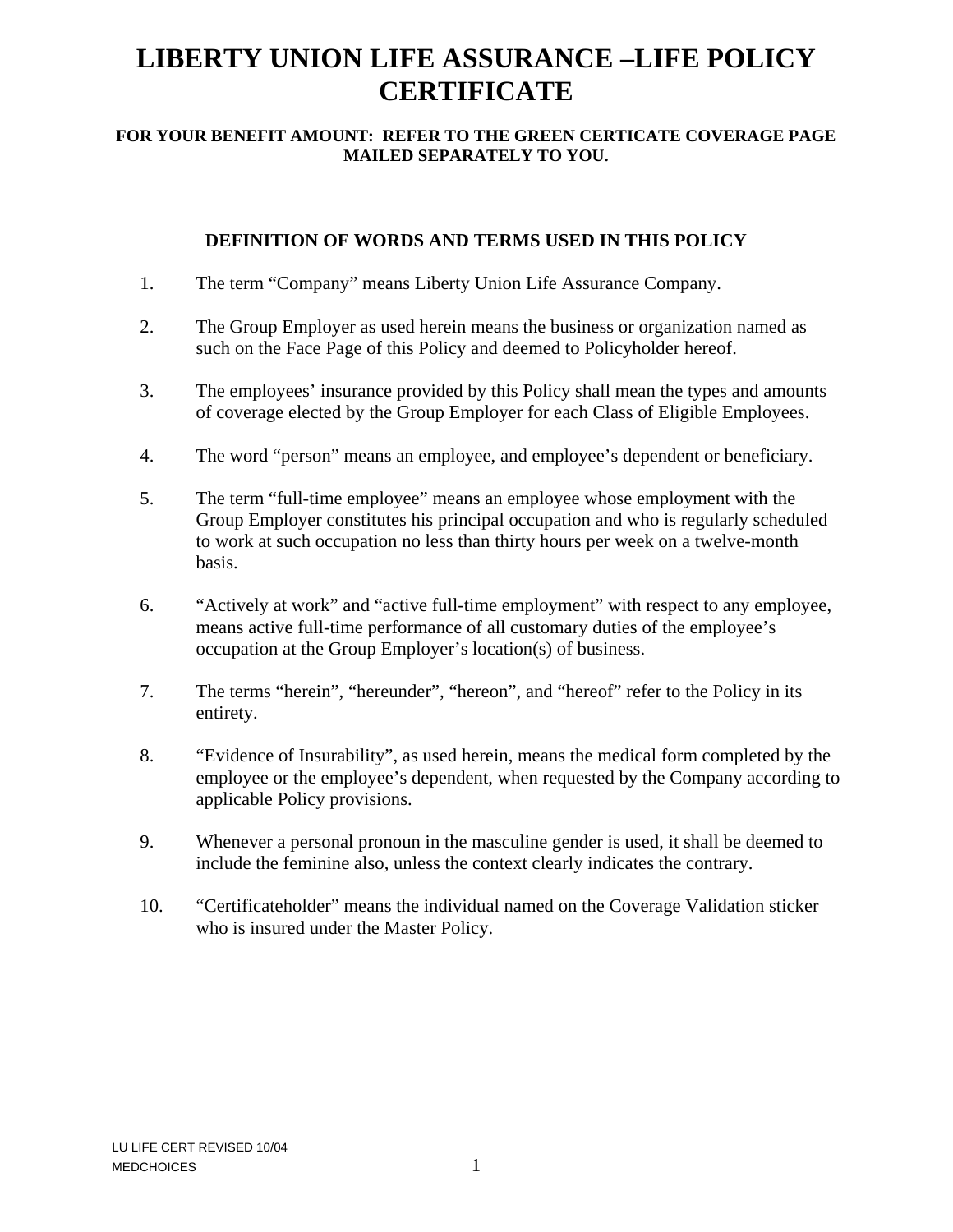# **STANDARD PROVISIONS**

**ENTIRE CONTRACT –** This Policy, the application of the Group Employer and the individual applications, if any, of Persons insured shall constitute the entire contract between the parties. All statements made by the Group Employer, the Agent of Record or by the Persons insured shall be deemed representations and not warranties.

No provision of this Policy can be waived, changed, or modified by the Company or Group Employer except by an amendment hereon, signed and dated by a duly authorized Officer of the Company. No Agent or other individual except an Officer of the Company has the authority to extend the time for payment of any premium.

Subject to the laws of the state in which this Policy is delivered, this Policy may at any time be amended and changed by written agreement between the Company and the Group Employer. Any amendment to this Policy shall be binding on all persons insured hereunder, whether they become insured prior to, or on, or after the effective date of the signed amendment.

**NOTICE OF CLAIM –** Written notice of claim must be given within ninety (90) days after the date of loss or as soon thereafter as is reasonably possible. Written notice must be given to the Company's Home Office. It must be given by or on behalf of the Claimant.. Enough information to identify the Certificateholder is required.

**PROOF OF LOSS** – Written proof of loss for benefits under the Provision is required to be submitted to the Company within ninety (90) days after the date of loss. However, no claims will be reduced or denied if the Claimant is unable to furnish proof within the ninety (90) days allowed, and proof is furnished thereafter as soon as is reasonably possible. In any event, proof must be furnished no later than one year after the incurred date of the claim. No claim can be considered for payment if proof of loss is not furnished in the one year allowed. If the claimant is a minor or legally incompetent, he will be allowed extra time if proof is submitted as soon as is reasonably possible.

**CLAIM FORMS –** The Company upon receipt of a notice of claim will furnish to the Claimant, such forms as are customarily used by the Company, for filing proof of loss. If such forms are not furnished within fifteen (15) days after the giving of such notice, the Claimant shall be deemed to have complied with the requirements of this Policy as to proof of loss upon submitting, (within the time limits of this Policy for filing proof of loss), written proof covering the occurrence, the character and the extent of the loss for which claim is made.

**INCONTESTABILITY** – The validity of this Policy shall not be contested, except for nonpayment of premiums, after it has been in force for two years from the date of issue. No statement made by the employee or employee's dependent(s), with respect to either person's insurability, shall be used to contest the validity of insurance coverage after such coverage has been in force, prior to the contest, for a period of two years during such person's lifetime; unless such statement is contained in a written instrument signed by the insured person, and provided a copy of the instrument is or has been furnished to the insured person, or in the event of his death or incapacity, to his beneficiary or personal representative.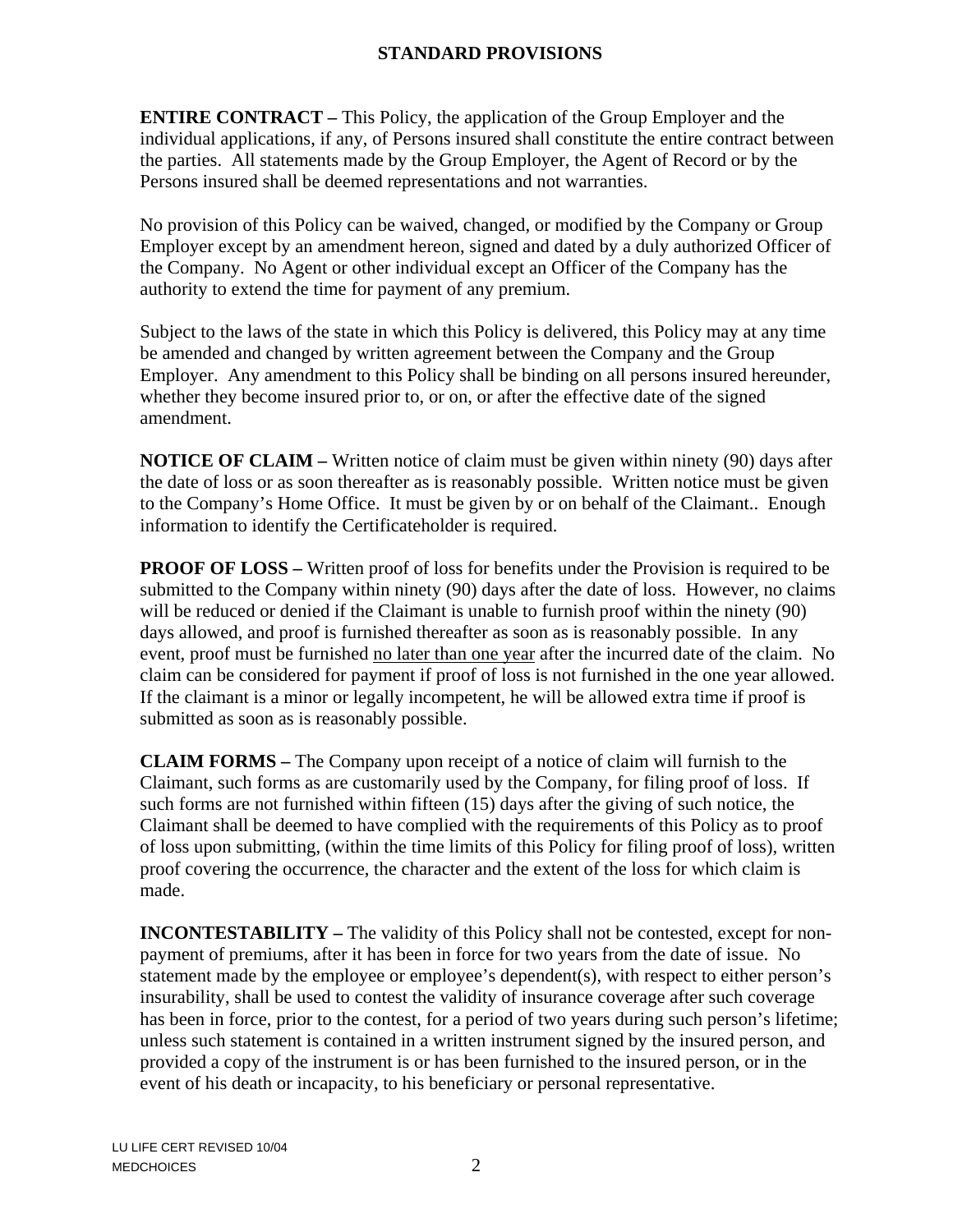This provision is not intended to preclude the assertion at any time of defenses based upon the provisions in this Policy which relate to the ineligibility of an employee or his dependent for coverage.

**EMPLOYEES' CERTIFICATE OF INSURANCE –** The Company will furnish the Group Employer an individual Certificate for delivery to each employee insured. The essential features of such person's insurance, including dependents' insurance, and stating to whom the benefits are payable, are set forth in summary form.

## **Any Certificate of Insurance issued to any employee who, for any reason, is not entitled to insurance under this Policy will be NULL AND VOID. This Certificate replaces all Certificates and Booklets previously issued under the Group Policy.**

The Certificates of Insurance are issued as a means of general information and will not constitute a part of the Policy.

**ASSIGNMENT –** When permitted by state law, an employee may make an absolute assignment of his insurance hereunder, and the Certificate thereof, on a form and in the manner prescribed by the Company. No assignment shall be binding on the Company unless and until the original assignment, or a duplicate thereof, has been filed with the Company at its Home Office. The Company assumes no responsibility as to the validity or effect of any assignment, and any such assignment shall be without prejudice to the Company on account of any payment it may make prior to receipt of notice of said assignment.

**INFORMATION TO BE FURNISHED –** The Group Employer shall furnish such information as is necessary to administer this Policy whenever required by the Company. Clerical error on the part of the Group Employer in furnishing such information shall not invalidate insurance in force, nor continue insurance otherwise terminated, nor create insurance for a person otherwise ineligible for insurance. Upon discovery of such error, an equitable adjustment shall be made in the premium.

Premium adjustments, whether the result of error, administrative delay or any other cause, which involves a return of unearned premium to the Group Employer, shall be limited to the period of twelve months immediately preceding the date of receipt by the Company of evidence that such adjustments should be made.

The Group Employer's payroll and other personnel records which have a bearing on the insurance hereunder shall be open for inspection by the Company at any reasonable time.

**MISSTATEMENT OF AGE –** If the age of any person insured by this Policy has been misstated, an equitable adjustment shall be made in the premiums. If the amount of such person's insurance in accordance with the Schedules of Insurance is dependent upon age, the amount of insurance shall be the amount, said person would have been entitled at his correct age, and the adjustment in premiums shall be based on the corrected amount of insurance.

**FACILITY OF PAYMENT** – The Company may, at its option, pay an amount up to two hundred-fifty dollars of the Certificateholder's life insurance benefit to any person or persons appearing to the Company to be equitably entitled by reason of having incurred funeral or other expenses incident to the last illness or death of the Certificateholder.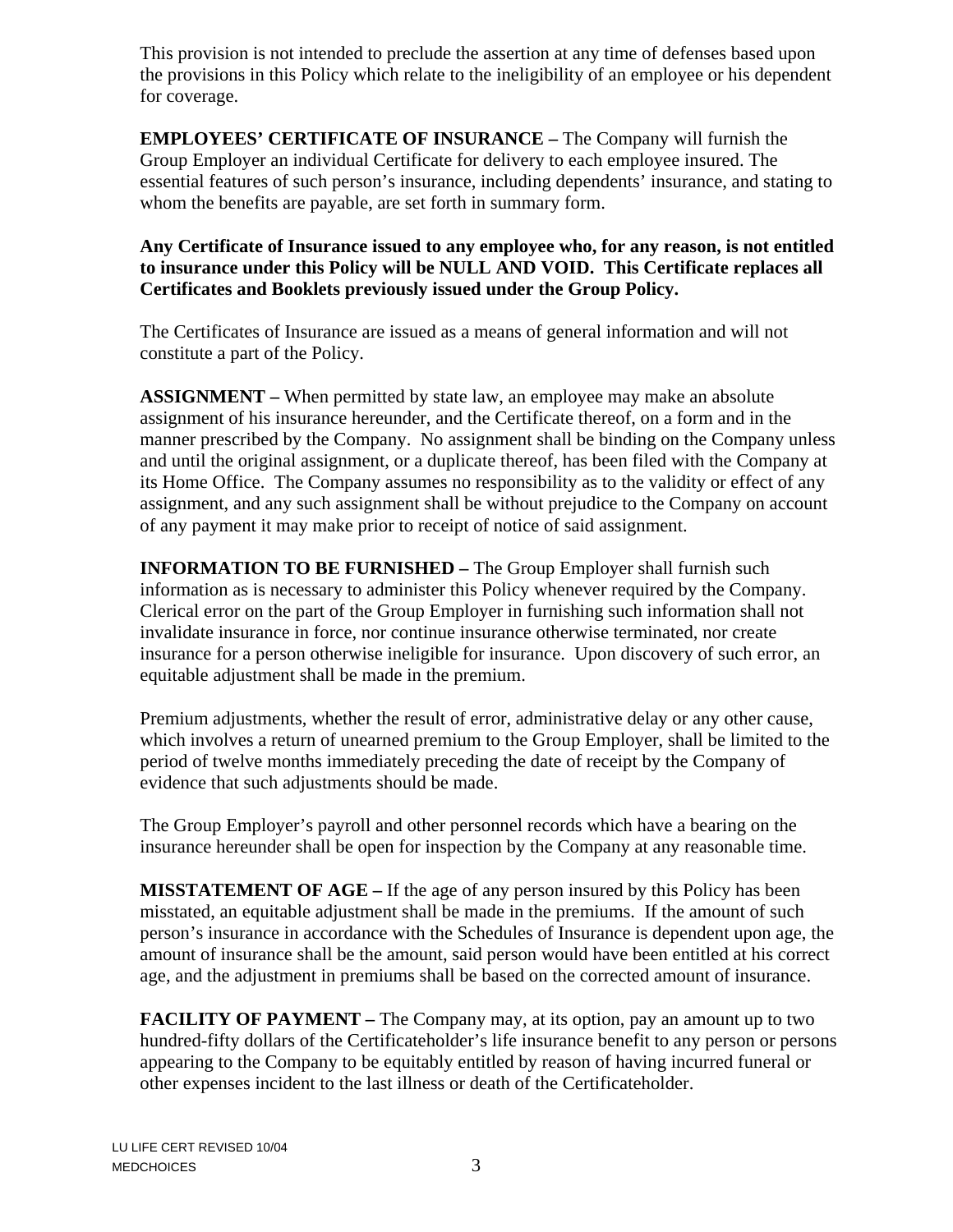**PHYSICAL EXAMINATION AND AUTOPSY – The Company will have the right and** opportunity to have physicians designated by it, examine the Certificateholder in respect to whom a claim under this Provision is made. The Company may request it so often as may reasonably be required and in the case of death, the Company will have the right to cause an autopsy to be made where it is not forbidden by law. Any such examination or autopsy will be at the Company's expense.

**NOT IN LIEU OF WORKER'S COMPENSATION –** This policy is not in lieu of and does not affect requirements for coverage under Worker's Compensation laws.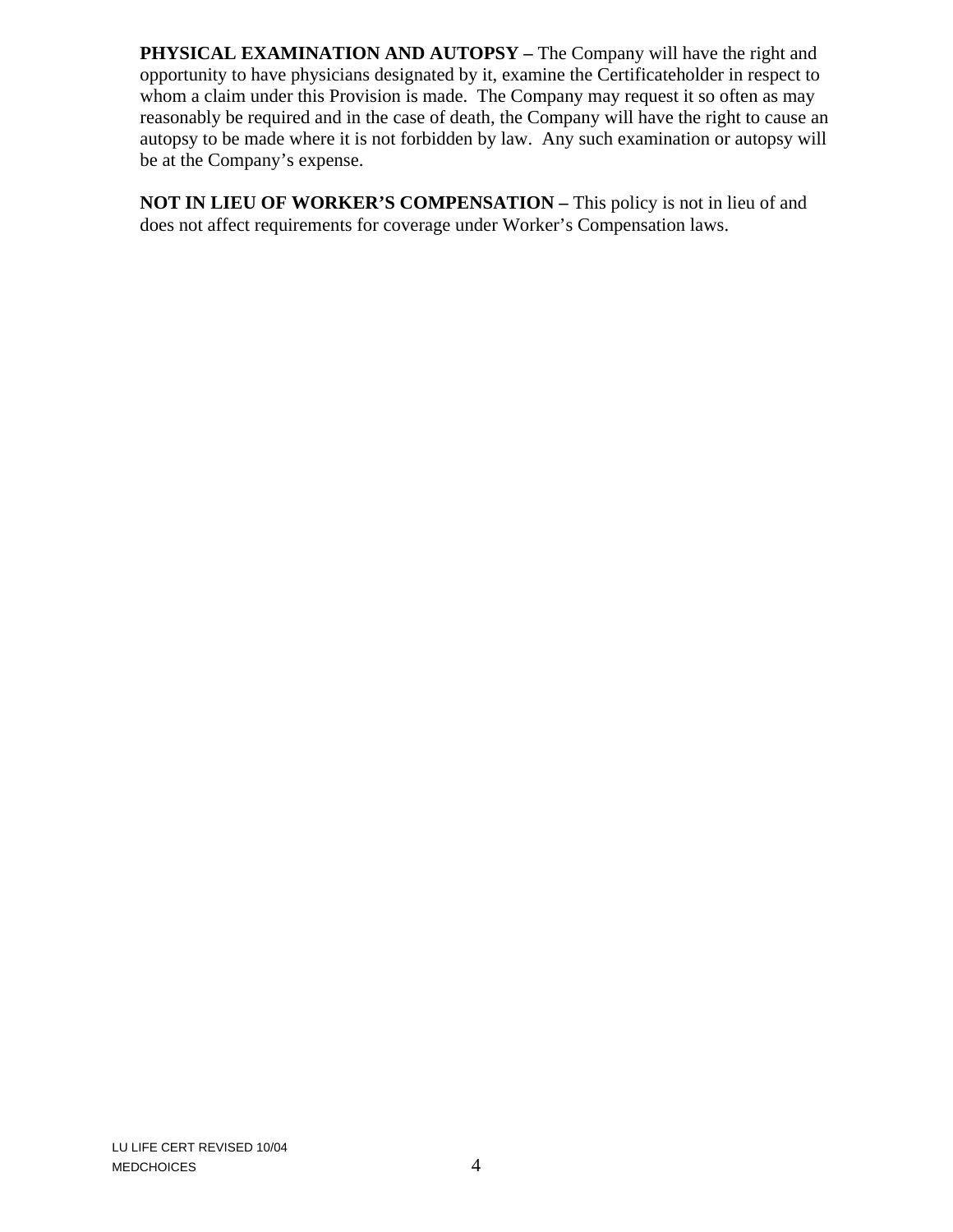## **PREMIUM PAYMENTS**

- 1. All premiums under this Policy are payable on the due date of the Policy by the Group Employer to the Company at its Home Office in Madison Heights, Michigan. The amount payable shall be the aggregate of the several amounts payable in respect to all employees insured by this Policy on the date such premiums fall due.
- 2. Premium adjustments will be made by the Company for changes in Classification, addition of new Eligible Employees, and the termination of employees. Refunds and charges resulting from adjustments shall be calculated on a pro rata basis in respect to the period elapsing between the date of changes, additions, or terminations and the date when the next premium falls due.
- 3. Thirty-One Days of Grace are allowed for the payment of any premium due after the initial premium, during which period this Policy shall remain in force. If any premiums are not paid within the Period of Grace, the Policy shall immediately be automatically cancelled and become VOID on the expiration of the Days of Grace. The Group Employer shall be liable to the Company for the payment of all premiums then due and unpaid, together with the premium for the Days of Grace. Upon payment of all premiums due and unpaid, the Policy may be reinstated at the option of the Company.
- 4. If the Group Employer gives written notice to the Company that the Policy is to be cancelled as of the due date of any premium, or during the Days of Grace the Policy will be cancelled as applicable on the date of receipt of such notice or as of the date requested by the Group Employer. The Group Employer will be liable to the Company for the pro rata premium for the period, if any, elapsing from the due date of premium to the date of cancellation and termination of insurance coverage.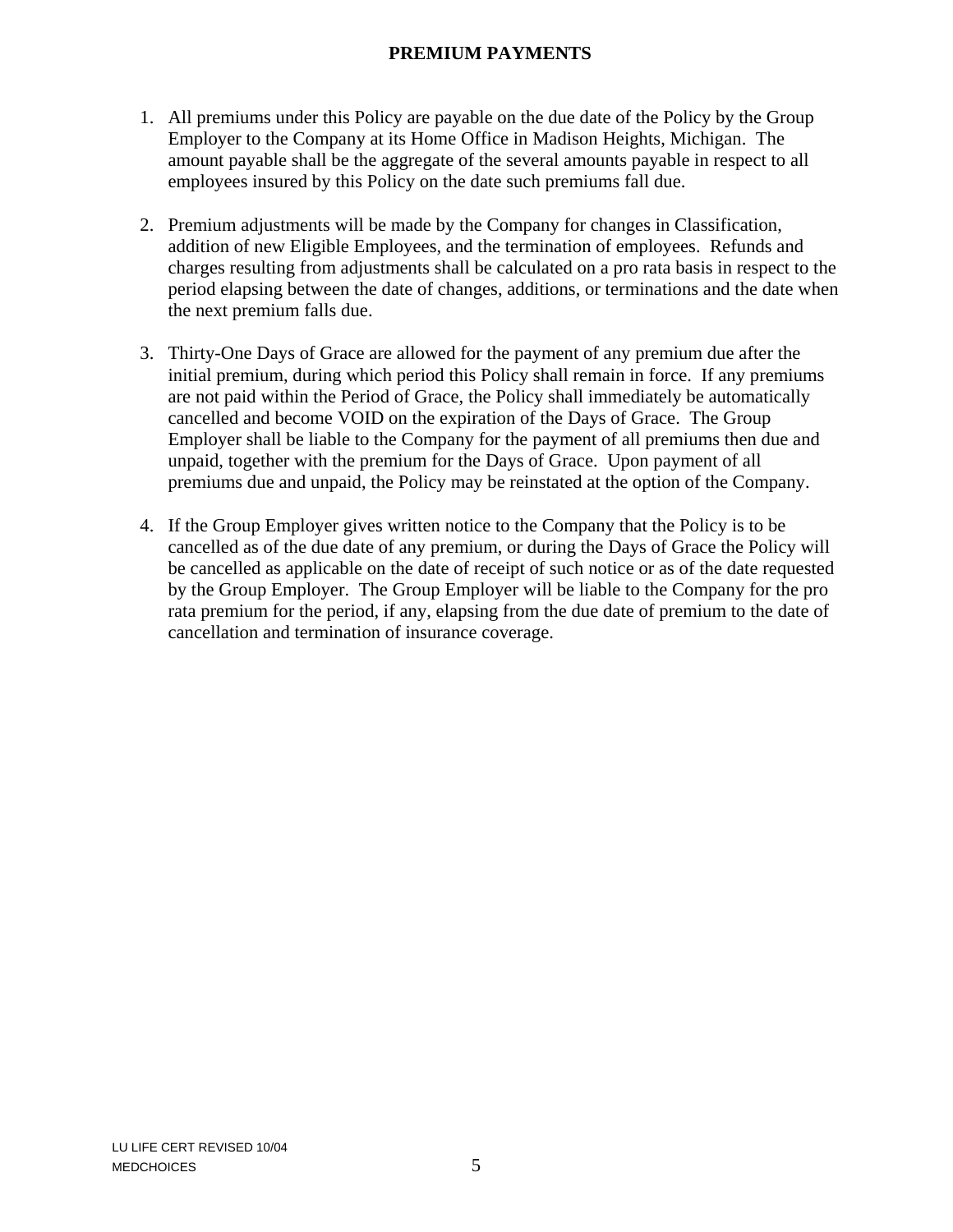#### **EFFECTIVE DATE OF CERTIFCATEHOLDER INSURANCE**

**ELIGIBILITY DATES** – An employee may enroll for coverage as follows:

As determined by each Group Employer and shown on the Participation Agreement.

If contributions are not required by a Group Employer, insurance will take effect on the Group Employer's effective date for all employees who are then eligible. All employees who later become eligible will be covered on the date they become eligible.

If contributions are required by a Group Employer, insurance will go into effect on the Group Employer's effective date, for all employees who have enrolled by then. An employee who later becomes eligible may be insured as follows:

- a. If he enrolls before he becomes eligible, his coverage will begin on the date he becomes eligible.
- b. If he enrolls within 31 days after he becomes eligible, his coverage will begin on the date he became eligible.
- c. If enrollment is applied for following 31 days after an employee becomes eligible, Evidence of Insurability will be required. Coverage will not go into effect until the first of the month following approval of the individual's Evidence of Insurability.

If you are not Actively At Work on a full-time basis on the effective date shown on the Coverage Validation Sticker, your insurance under this Certificate will be postponed until the first day immediately following your return to active full-time work for five consecutive working days. You are considered actively at work on a full-time basis if you are actually working for the Group Employer at least 30 hours per week, performing all the normal duties of your job at the Group Employer's business location(s), other than your residence, where his business requires you to be.

# **TERMINATION OF CERTIFICATEHOLDER INSURANCE**

**TERMINATION OF CERTIFICATEHOLDER INSURANCE –** The insurance of any Certificateholder under this Policy will terminate on the earlier of:

- 1. The date of termination of this Policy;
- 2. The date he is no longer a member of a class of person eligible for coverage under this Policy;
- 3. On the ninety-first  $(91<sup>st</sup>)$  date of active full time duty as a member of an armed force of any country or international organization;
- 4. The date of payment cessation of any portion of premiums made on the person's behalf;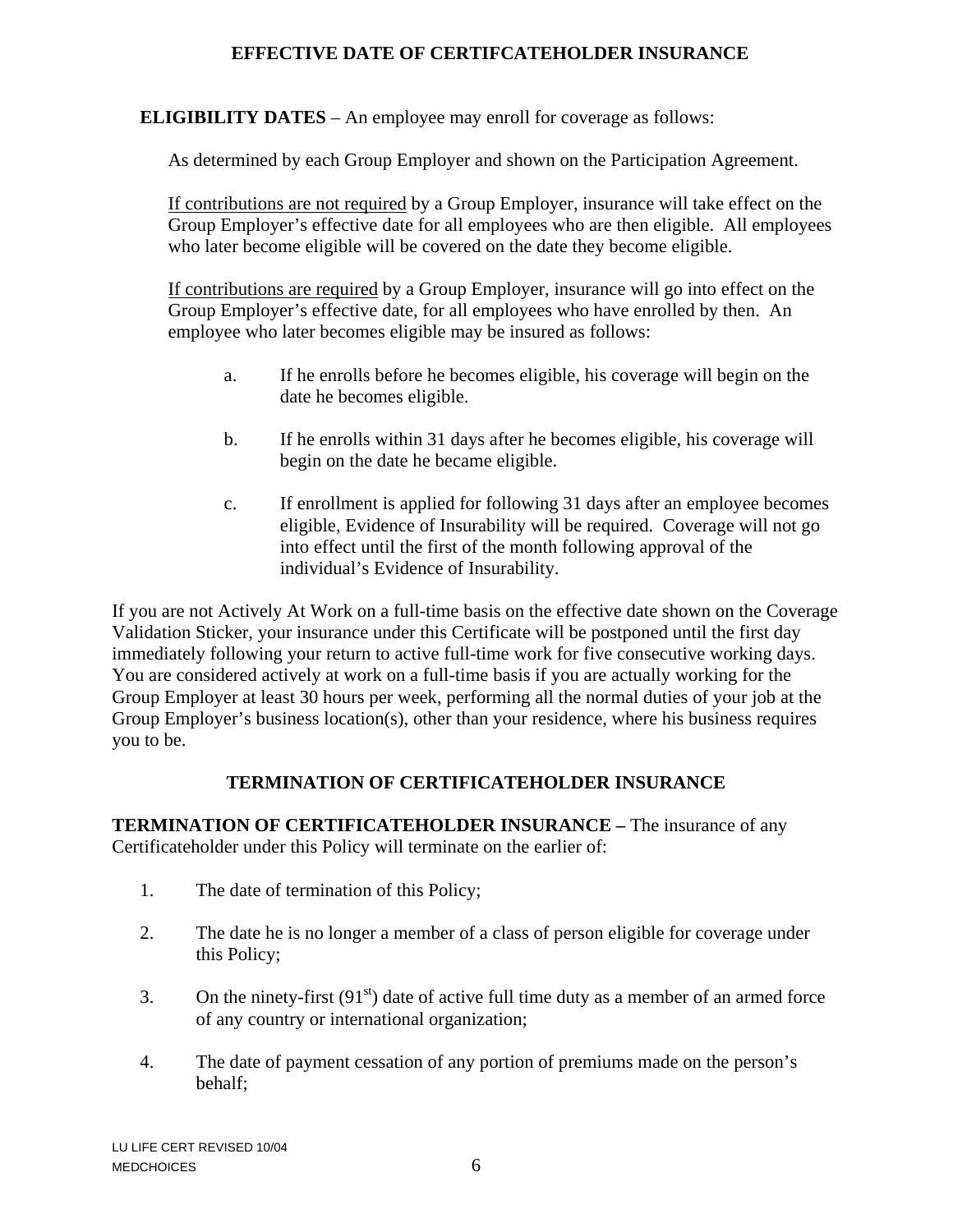- 5. The date of termination of Certificateholder's employment or active service;
- 6. The date this Policy is amended to exclude, as an eligible class, the class to which the Certificateholder belongs.

Failure to report termination of a Certificateholder's insurance will not continue his coverage beyond the date his coverage would otherwise terminate.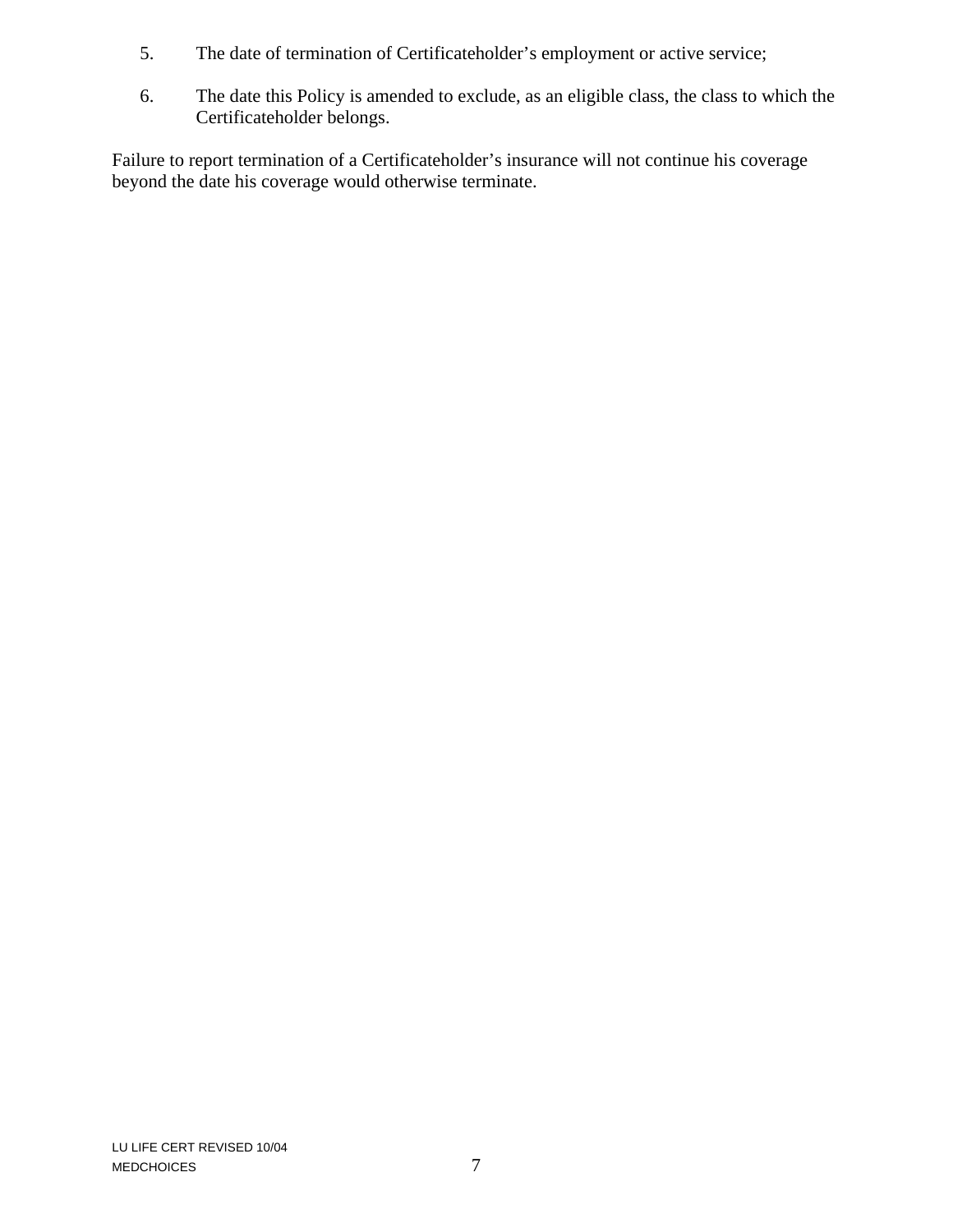#### **LIFE INSURANCE BENEFIT PROVISION**

**DEATH BENEFIT** – Upon receipt of proof of the death of a Certificateholder while insured under this Policy, the Company will pay the death benefit to the Certificateholder's beneficiary last legally designated in writing. The death benefit for any Certificateholder shall be the amount of life insurance benefit for which he was insured on the date of his death. Such amount is shown on the Cover Page of this Policy. (See Coverage Validation Sticker).

**BENEFICIARY** – The Certificateholder or his assignee, if any, shall have the right to designate the beneficiary to receive the death benefit. If more than one beneficiary is designated, and the Certificateholder failed to specify their respective interests, the beneficiaries will share equally.

If any designated beneficiary predeceases the Certificateholder, the interest of such beneficiary shall terminate and his share will be payable in equal portions to other beneficiaries as survive the Certificateholder, unless the Certificateholder has made written request to the contrary.

In the event a beneficiary is not designated under this group Policy, the latest written beneficiary designation of the Certificateholder under a previous group policy will be accepted as a beneficiary designation under this group policy. However, the previous policy must relate to the same Policyholder group insurance program as this group policy and the insurance under this group policy must replace all or part of the insurance previously in force under that program.

If at the death of the Certificateholder no beneficiary was named under this or a previous group insurance program, or if no named beneficiary survives the Certificateholder, the amount of the insurance will be paid in a single sum to his spouse, if living; otherwise in equal shares to the then living children of the person insured, if any; or if none, in equal shares to the father and/or mother of the Certificateholder or to the survivor of them, or if none then to the estate of the Certificateholder.

If the beneficiary is a minor or is legally incompetent of giving a valid release of any payment due, the Company may at its option and until claim is made by a duly appointed guardian of such beneficiary, make payments of the amount payable to such beneficiary at a rate not exceeding fifty dollars per month. Such payment may be made to any relative by blood or connection by marriage appearing to the Company to have assumed the custody and principal support of such beneficiary. The Company shall be discharged from all liability to the extent of such payment.

**CHANGE OF BENEFICIARY –** The right reserved to each Certificateholder to change his beneficiary at any time by written request, subject to legal restrictions which may affect such rights. This written notice must be submitted directly to the Home Office of the Company. Any such change will take effect on the date of such request. Any such change will be without prejudice to the Company on account of any payment made by it prior to such request.

**PAYMENTS OF PROCEEDS** – The death benefit shall be paid to beneficiary in a lump sum. However, the Certificateholder may request the Company to pay the proceeds under a settlement option indicated below. In the event no such request is made, a request for a settlement option may be made by a beneficiary after the death of the Certificateholder. The amount to be applied under any settlement option must be at least five thousand dollars. The amount must provide a periodic payment under the option selected of at least fifty dollars.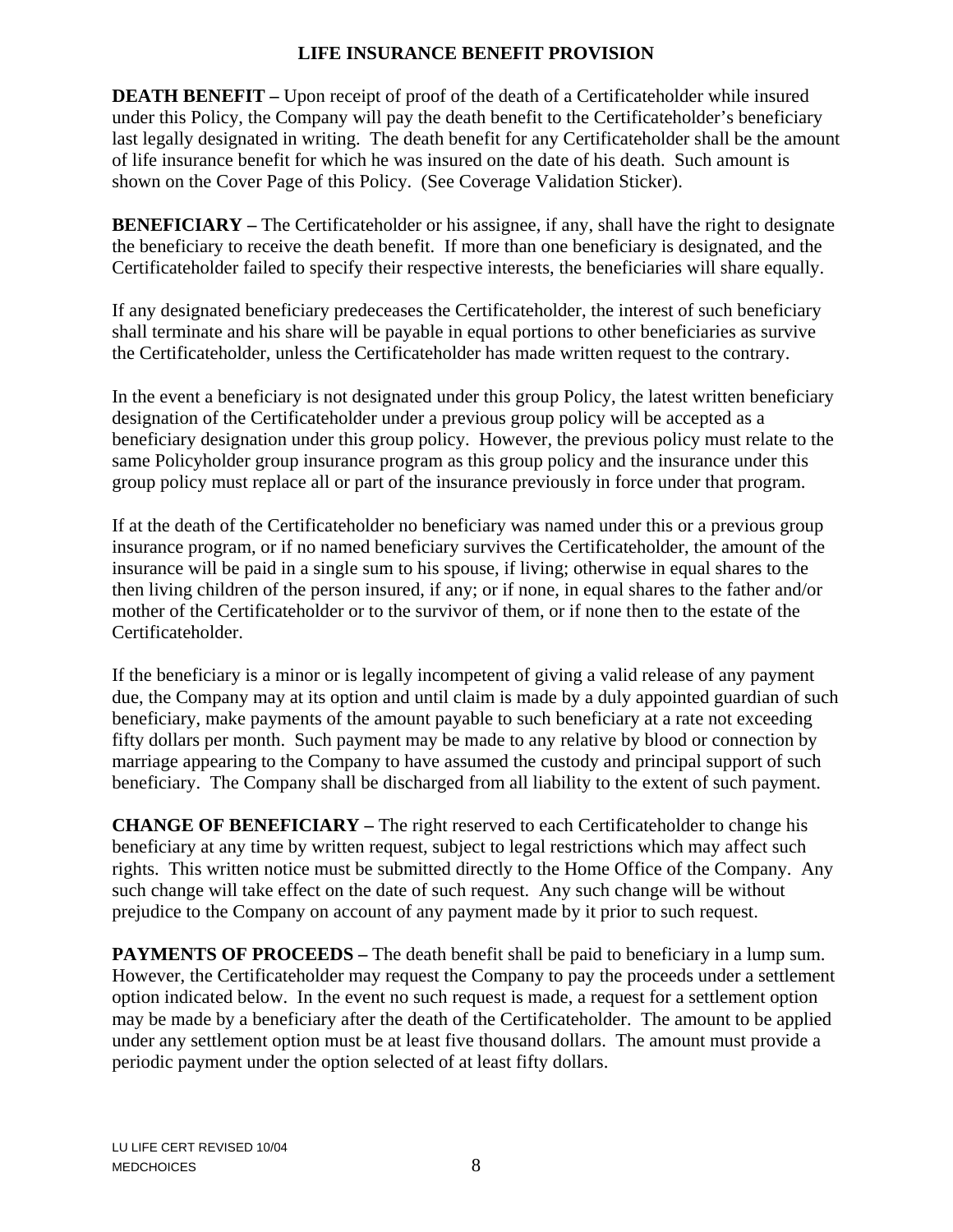- **OPTION 1. INTEREST OPTION Left on deposit with the Company with interest payable** at the rate of not less than three percent per year. The deposit and withdrawal rights shall be agreed to at the time of election.
- **OPTION 2. INSTALLMENT OPTION, FIXED PERIOD –** Payable in monthly installments for the number years elected. The amount will be determined by the Settlement Option Table offered by the Company. The number of years elected cannot be more than thirty.
- **OPTION 3. LIFE INCOME OPTION, TEN OR TWENTY YEARS CERTAIN** Payable in monthly installments during the lifetime of the beneficiary. Payments are based on the beneficiary's sex and age, nearest birthday, on the date of the Certificateholder's death. Proof of age satisfactory to the Company will be required.

The first payment due under Option 2 and 3 will be payable from the date of the Certficateholder's death. Under Option 1, the first payment will be made one, three, six or twelve months after his death. This depends on whether payments are to be made monthly, quarterly, semi-annually or annually, respectively.

No beneficiary shall have any right to make any change in the provisions elected by the Certificateholder, except to lengthen the payment period.

If a beneficiary dies while receiving payments under Option 1 or 2 or during the guaranteed period under Option 3, the commuted value of any unpaid installments will be paid to the estate of the beneficiary.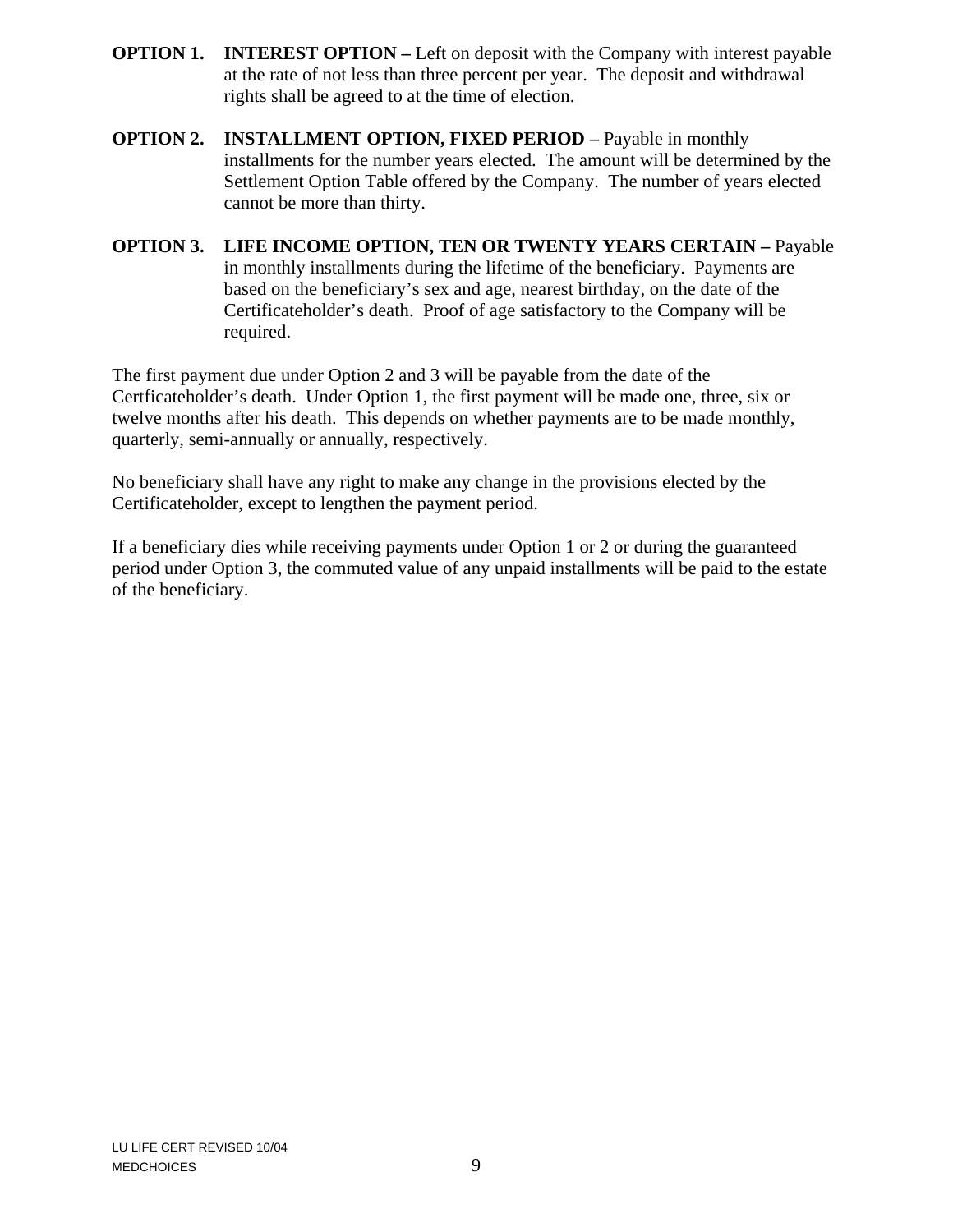#### **ACCIDENTAL DEATH AND DISMEMBERMENT BENEFIT PROVISIONS**

**ACCIDENTAL DEATH AND DISMEMBERMENT BENEFIT –** The Company will pay in one sum the Benefit Amount shown below upon receipt of proof that the Certificateholder sustained any of the losses shown. However, such loss must result from accidental bodily injury directly and independently of all other causes, or from accidental drowning. The loss must occur within ninety (90) days after the date of the accident. No payment will be made for any of the exclusions listed on page 11 of this section.

# **SCHEDULE OF LOSSES AND AMOUNT PAYABLE**

#### **For Loss of Benefit Amount**

The term "principal sum" means the amount the Certificateholder is insured for Accidental Death and Dismemberment benefit at the date of loss, and is shown on the Cover Page of this Policy. (See Coverage Validation Sticker). The "principal sum" does not include supplemental life insurance coverage.

Loss of hands or feet shall mean loss by severance at or above the wrist or ankle joint.

The loss of sight must be total and irrecoverable.

The aggregate amount payable under this Provision for all losses suffered by the Certificateholder will in no event exceed the Principal Sum.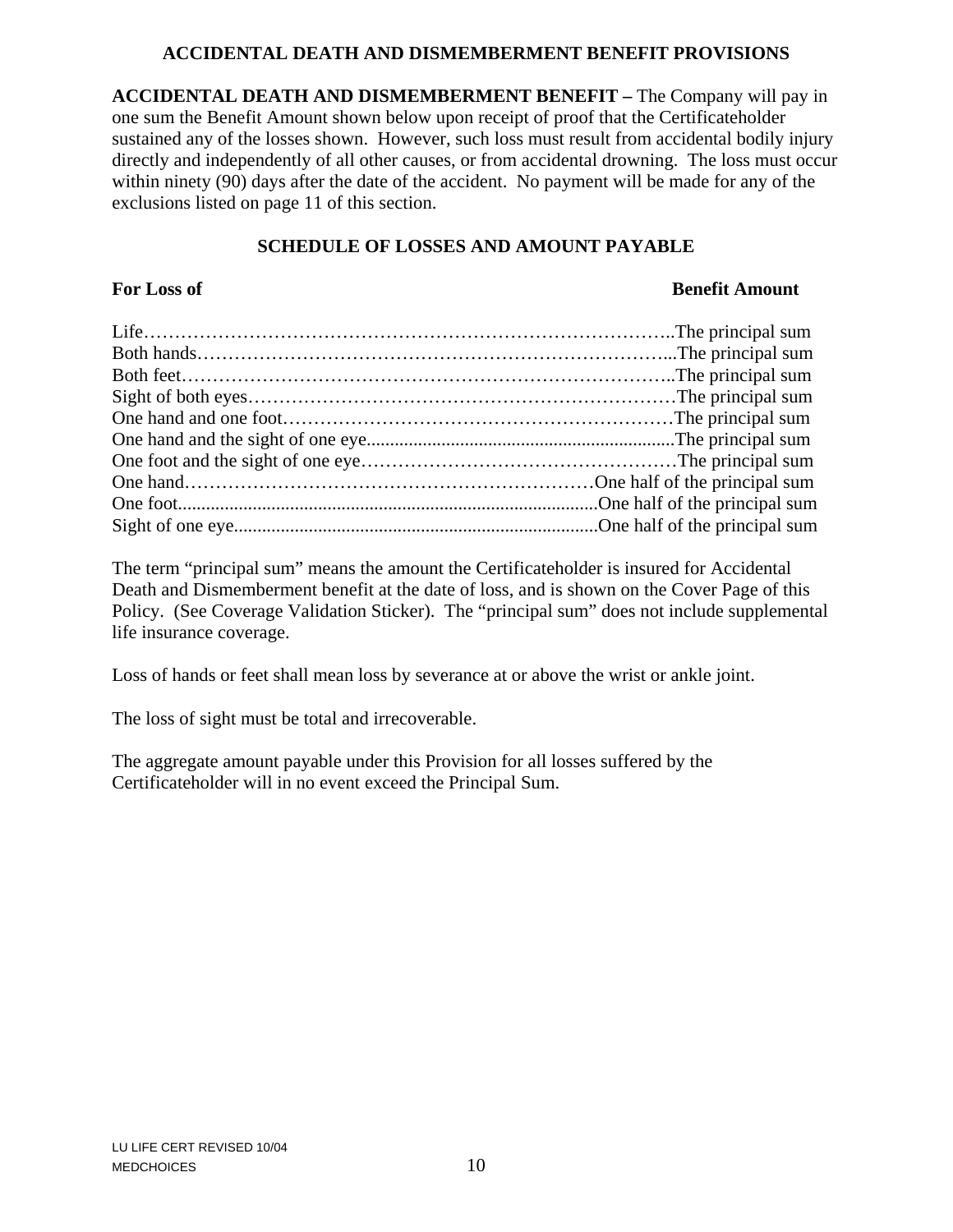**EXCLUSIONS –** Payment under the Accidental Death and Dismemberment Provision will not be made for loss resulting directly or indirectly, wholly or partially from any of the following:

- 1. Suicide or intentionally self-inflicted injury or illness, while sane or insane.
- 2. Voluntary taking of poison or ptomaine's, or voluntary use of any controlled substance as defined in Title II of the Comprehensive Drug Abuse Prevention and Control Act of 1970 as now, or hereafter amended, unless prescribed for the Certficateholder by a licensed physician and taken in the dosage of manner instructed by a licensed physician.
- 3. Voluntary inhalation of gas.
- 4. Participation in, or as a result of having participated in committing an assault or felony.
- 5. Insurrection or active participation in civil commotion, war or the hostile action of the armed forces of any country. War includes declared or undeclared war, whether civil or intentional, and any armed conflict with any organized forces of a military nature.
- 6. Disease or bacterial infection other than infection occurring with and as a result of an accidental cut or wound.
- 7. Flight in or on, a descent from, any aeronautical device or participating in any operation thereof, except as a fare-paying passenger on a commercial aircraft, making a regularly scheduled flight.
- 8. Loss caused by a sickness.

**LIMITATIONS –** The benefits under the Accidental Death and Dismemberment Benefit Provision apply only to an injury sustained by a Certficateholder while his insurance under the Policy is in force.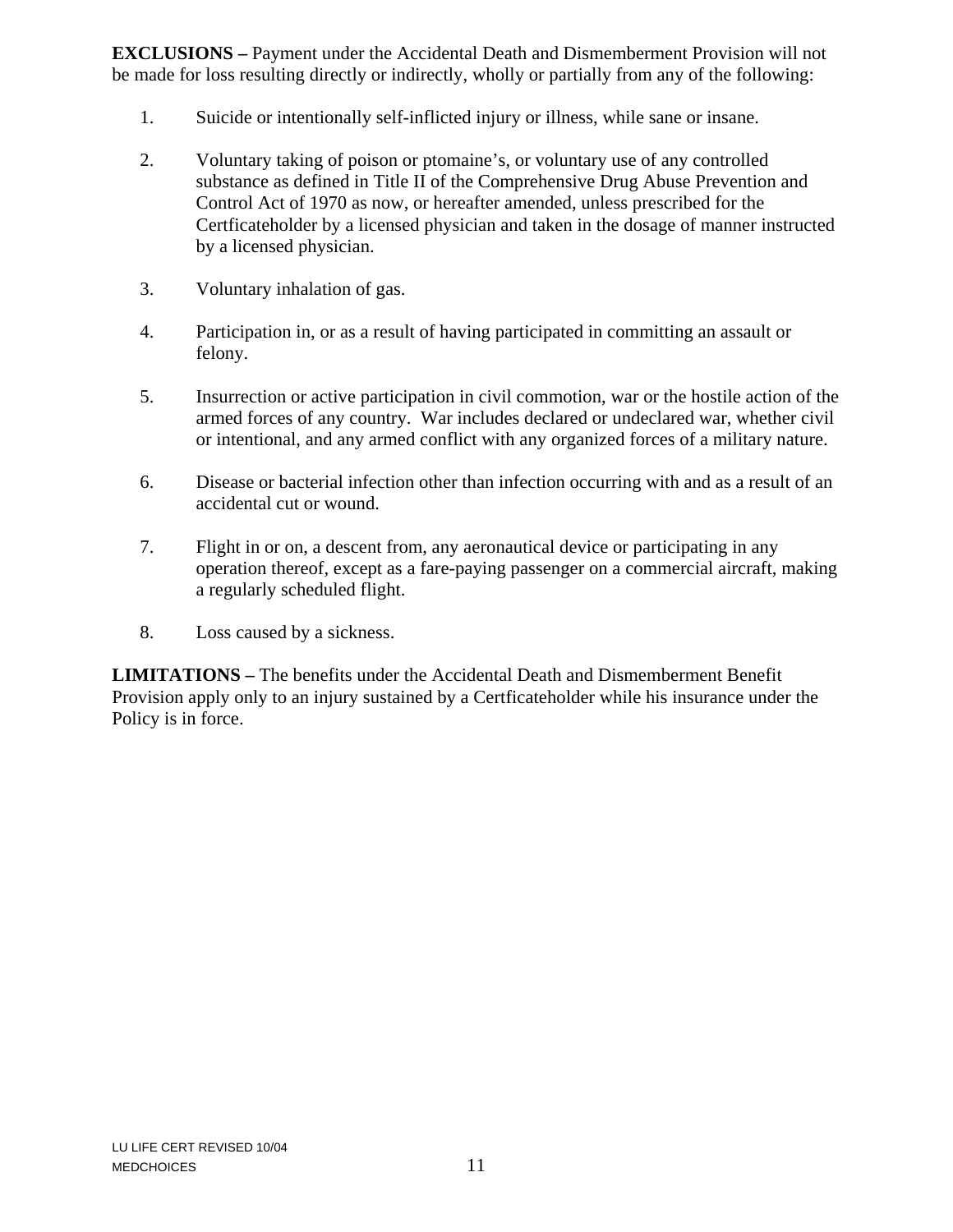#### **DEPENDENT LIFE INSURANCE PROVISIONS**

**ELIGIBILITY REQUIREMENTS –** The Certifiicateholder's eligibility for Dependent Life Insurance is determined as follows:

- 1. Any Certificateholder who has a dependent on the date he becomes eligible for insurance under this Policy is eligible on that date for dependent insurance.
- 2. If a Certificateholder has no dependent on the date he becomes eligible for insurance under this Policy, he will become eligible for dependent insurance on the date he acquires a dependent.

**ELIGIBLE DEPENDENTS –** The eligible dependents of a Certificateholder are:

- 1. His spouse.
- 2. His unmarried children fourteen days of age but under age nineteen years who are dependent upon him for their principal support, and who are not confined to a medical facility nor totally disabled on such date his/her coverage would otherwise become effective.
- 3. His unmarried children who are incapable of supporting themselves because of mental or physical handicap. However, the children must have become so incapable before age nineteen years.

Insurance coverage on any additional dependent commences automatically on the date the Certificateholder acquires additional eligible dependents. When a dependent who is covered according to the terms of this Provision for Dependent Life Insurance no longer satisfies the definition of an Eligible Dependent, his coverage under this Provision shall cease.

**LIMITATIONS –** No Dependent will be considered an eligible dependent of the Certificateholder if he is also covered as a dependent of the Certificateholder's spouse under this Policy. No spouse will be considered an eligible dependent of the Certificateholder if such spouse is also insured as a Certificateholder under this Policy.

# **COMMENCEMENT OF DEPENDENT LIFE INSURANCE**

- 1. Dependent Life Insurance will commence for eligible dependents when the Certificateholder is not required to contribute all or part of the premium as follows:
	- a. On the date the Certificateholder's insurance commences under this Policy, if he has a dependent on that date; or
	- b. On the date that the Certficateholder acquires a dependent.
- 2. Dependent Life Insurance will commence when eligible dependents of the Certificateholder, and for which the Certificateholder is required to contribute all or part of the premium as follows: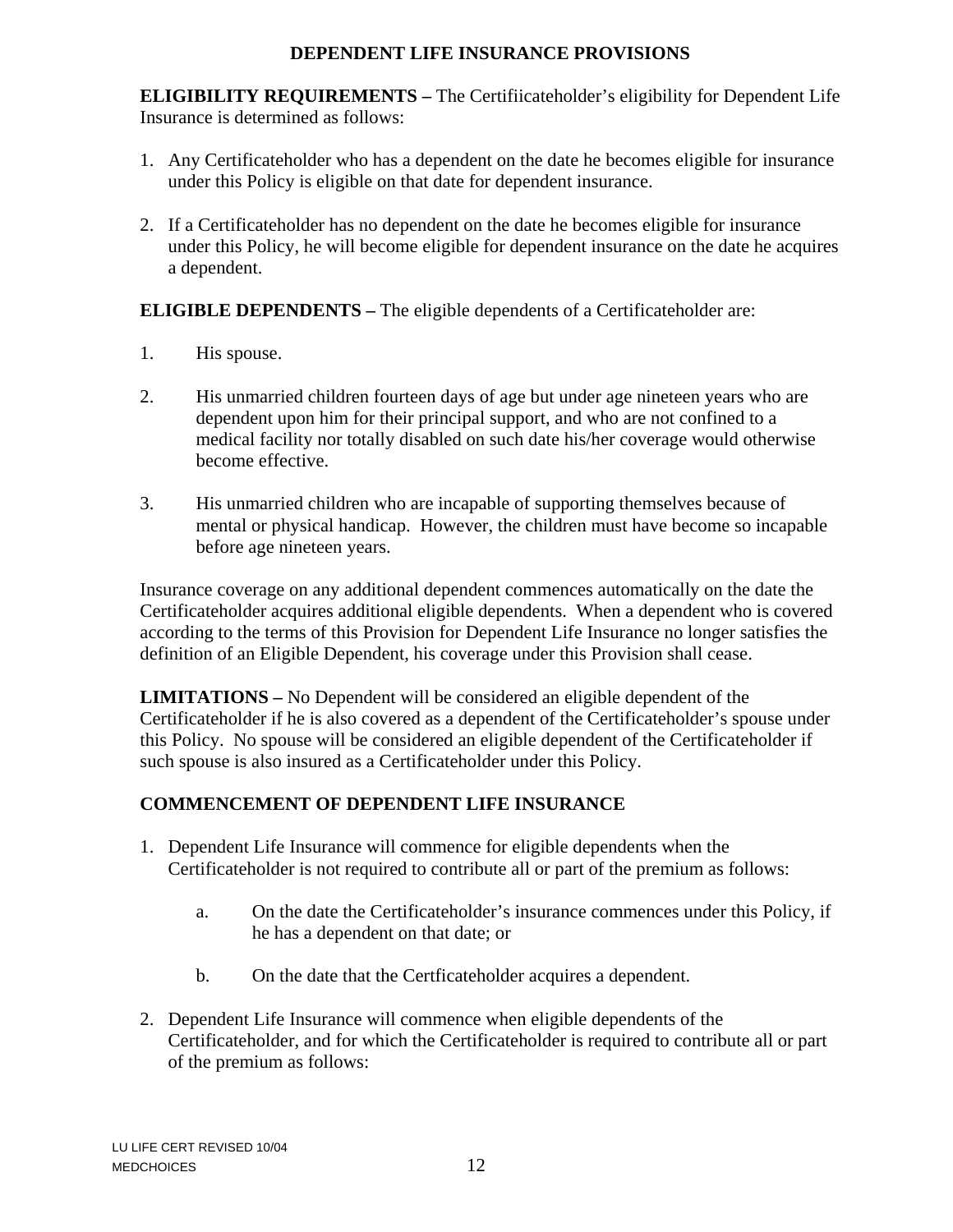- a. On the date the Certificateholder's insurance commences under this Policy, if he has a dependent on that date, and if written notice of the Certificateholder's desire for dependent insurance is received by the Company prior to that date; or
- b. On the date the Company receives written request by the Certificateholder of his desire for dependent insurance if a person becomes a dependent after the effective date of the Certificateholder's insurance. However, request for dependent insurance must be received within thirty-one (31) days after the Certificateholder acquires a dependent.
- c. If any notice is received by the Company later than is specified in paragraphs a. and b. above, Evidence of Insurability satisfactory to the Company will be required before the Dependent Life Insurance under this Policy commences.
- d. In the event of hospital confinement and/or total disability of a dependent, coverage will not be effective until discharge from such confinement or, on the date the dependent is no longer totally disabled.

# **TERMINATION OF DEPENDENT LIFE INSURANCE**

**TERMINATION OF DEPENDENT LIFE INSURANCE –** The Certificateholder's Dependent Life Insurance will terminate on the earlier of:

- 1. The date the Certificateholder no longer has eligible dependents;
- 2. The date the Certificateholder's insurance terminates under this Policy;
- 3. The date of termination of the Dependent Life Insurance Provision under this Policy;
- 4. The date a Certificateholder is no longer in a class of persons eligible for dependent insurance;
- 5. The date cessation of any portion of premium payments for Dependent Life Insurance;
- 6. The date of the Certificateholder's written notice that he no longer desires dependent insurance coverage.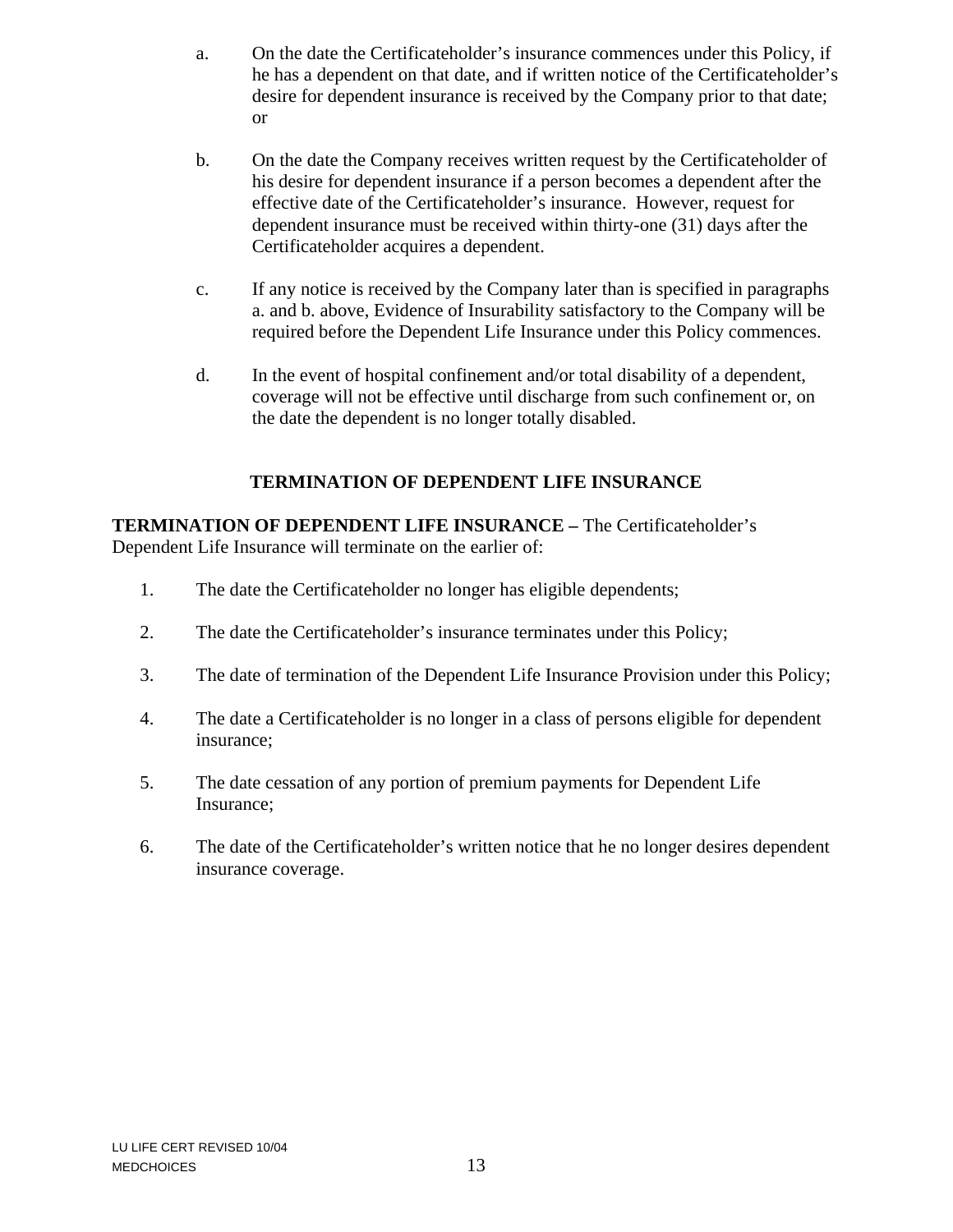#### **CONTINUATION OF DEPENDENT LIFE INSURANCE DURING TOTAL DISABILITY OF THE CERTIFICATEHOLDER –** If the Insurance on the life of a

Certificateholder is extended in accordance with the provisions entitled Waiver of Premium in the event of Permanent and Total Disability, the insurance on his dependents may be continued only by the payment of premiums for Dependent Life Insurance and only during the period Dependent Life Insurance under this Policy remains in effect for the class of Certificateholders to which the Certificateholder belongs on his last day of active service.

Such Dependent child must also comply with the requirements listed in a. through f. in the section **CONVERSION OF DEPENDENT LIFE INSURANCE ON SPOUSES.**

**DEATH BENEFIT** – Upon receipt of proof of death of an eligible Dependent of a Certficateholder who is insured under this provision, while covered under this Policy, the Company will pay the death benefit shown on the Cover Page. (See Coverage Validation Sticker). The death benefits will be paid to the Certificateholder in one sum.

**ASSIGNMENT –** Dependent Life Insurance cannot be assigned.

**CONVERSION OF DEPENDENT LIFE INSURANCE ON SPOUSES –** Upon the death of the Certificateholder and the consequent termination of that Certificateholder's Dependent Life Insurance Benefits Provision, and eligible spouse of the Certificateholder has the right to convert the dependent spouse coverage to an individual policy. The coverage under this Policy will be maintained in force for thirty-one (31) days after such termination of coverage. The following conditions must be satisfied for conversion:

a. The new individual policy must be applied for within thirty-one (31) days after termination of coverage.

- b. Payment of the first premium for the individual policy selected must be paid in advance.
- c. The new policy may be an individual life or endowment policy, other than term insurance, currently being issued by the Company.
- d. Disability benefits or any other supplementary benefits may not be included in the new individual policy.
- e. The face amount of the new individual policy may not exceed the amount of Dependent Life Insurance that is terminated.
- f. The premium for the new individual policy will be the premium charged by the Company for the individual policy selected and the amount applied for. The premium will be according to his age nearest birthday for the class risk to which he belongs on the effective date of the new individual policy.

A spouse will not have the conversion right for any reason other than the death of the Certificateholder.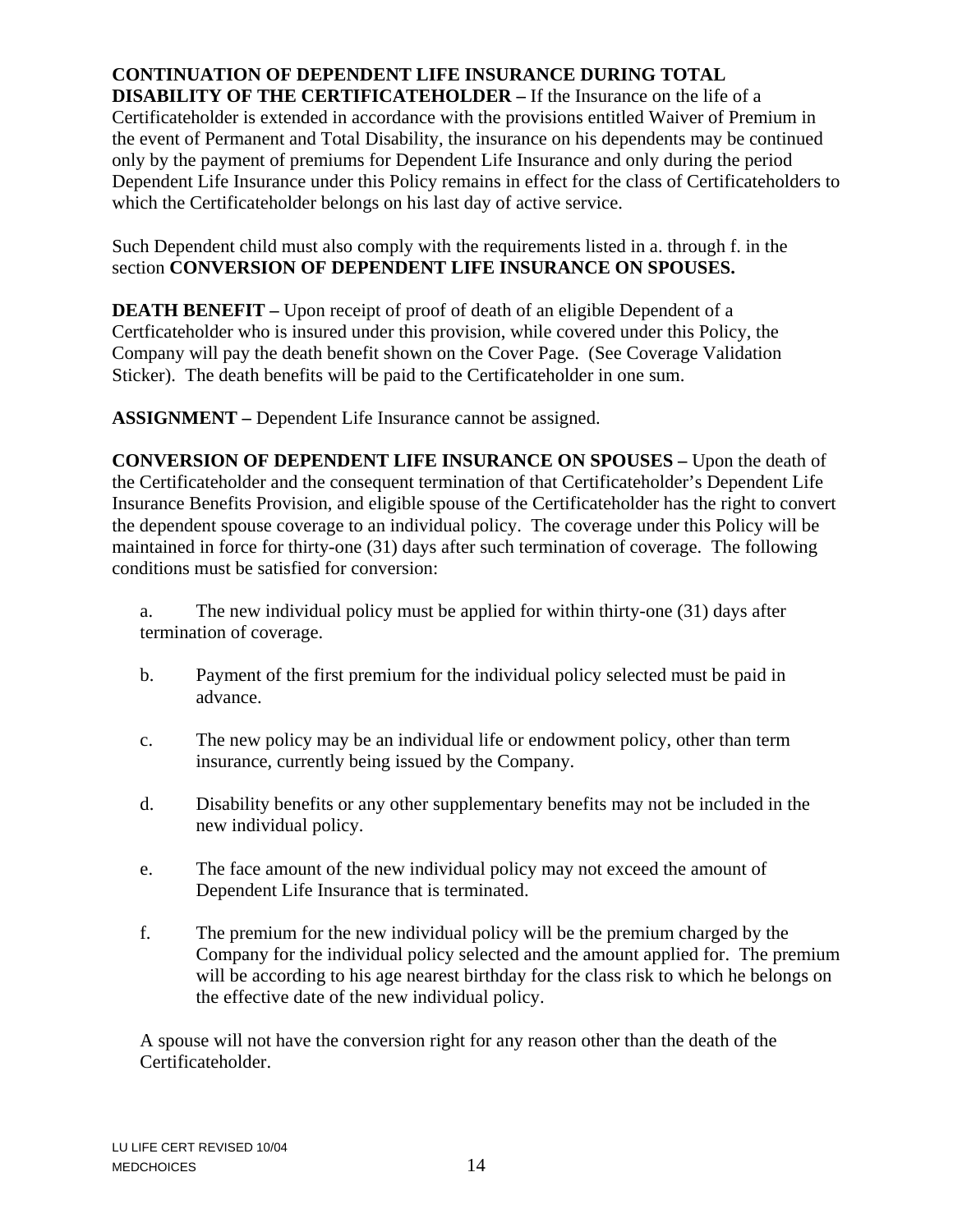**CONVERSION OF DEPENDENT LIFE INSURANCE ON CHILDREN –** Upon the death of the Certificateholder and the consequent termination of that Certificateholder's Dependent Life Insurance Provision, an eligible dependent child has the right to convert his life coverage to an individual policy. A dependent child will also have the right to convert his coverage to an individual policy if he becomes ineligible for coverage as a dependent under this Provision for the following reason:

1. he has attained age nineteen (19).

A dependent child's coverage under this Policy will remain in force until he converts it to an individual policy. In no event, will his coverage under this Policy remain in force for more than thirty-one (31) days after termination of coverage. Such dependent child must also comply with a. through f. under Conversion of Dependent Life Insurance on Spouses.

**DEATH BENEFIT –** Upon receipt of proof of death for a Certificateholder's eligible Dependent who is insured under this provision, while covered under this Policy, the Company will pay the death benefit shown on the Coverage Validation Sticker. The death benefits will be paid to the Certificateholder in one sum.

**ASSIGNMENT –** Dependent Life Insurance cannot be assigned.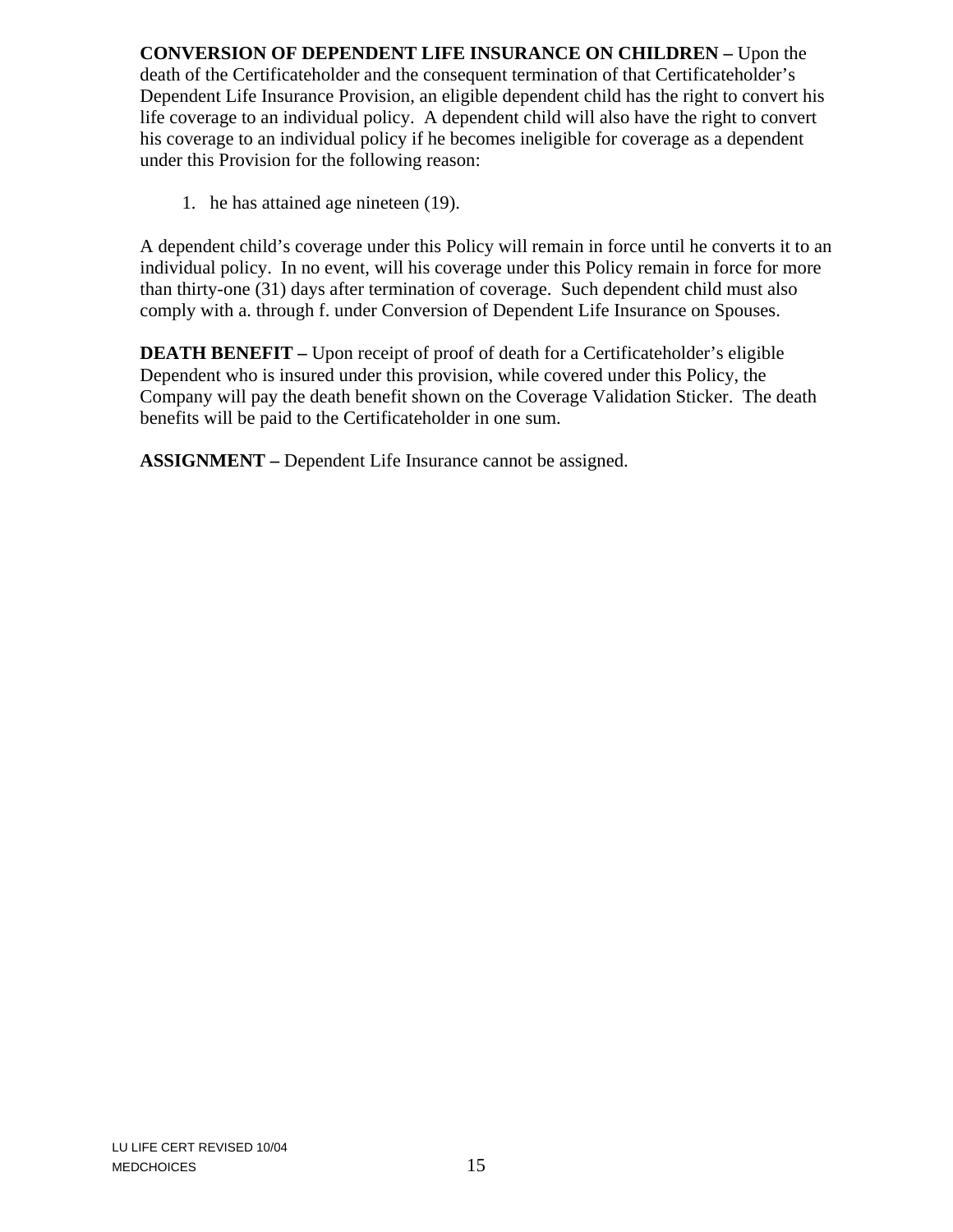#### **WAIVER OF PREMIUM BENEFIT IN THE EVENT OF PERMANENT AND TOTAL DISABILITY**

**WAIVER OF PREMIUM –** If a Certificateholder becomes permanently and totally disabled while covered under this Policy and prior to the date of his sixtieth birthday, the Company will continue his life insurance coverage under this Policy without further payment of premiums on his behalf; provided he has been disabled for nine consecutive months. The Certificateholder must submit written notice and proof of his disability to the Company as specified below. If the Certificateholder qualifies for this benefit, his life insurance premium under this Policy will be waived beginning with the first full premium due following the nine consecutive months of disability.

**AMOUNT OF INSURANCE EXTENDED –** The amount of insurance which will be extended without payment of premium shall be that amount for which the employee was insured on the date his employment was terminated due to total and permanent disability, **EXCEPT THAT:** 

If any provision of the Policy provides for reduction or termination at a specified age or at any other specified time, the amount of life insurance on such employees shall be reduced or terminated in accordance with such provision upon his reaching such age or at such time. A totally and permanently disabled employee will not be eligible for any increase in the amount of insurance since the actively employed requirement is not being satisfied by the employee.

In no event will the Certificateholder's life insurance be increased for any reason while totally and permanently disabled under the terms of this Policy.

There will be no extension of Insurance under the Provision of this section if an individual policy of life insurance is issued to the Certificateholder under the Conversion of Life Insurance Provision, unless the individual policy is surrendered to the Company without claim except for the return of any premium paid.

**PERMANENT AND TOTAL DISABILITY –** Permanent and total disability as used in this Policy Provision shall mean any disability which results solely from accidental bodily injury or disease which permanently and totally prevents the Certificateholder from engaging in any business or occupation or performing any work for wage or profit for which he is reasonably qualified by training, education or experience. A period of total disability is deemed to be permanent if it meets the requirements of this Provision and presumably will be continuous during the Certificateholder's further lifetime.

**NOTICE OF DISABILITY –** initial written notice of the Certificateholder's disability must be submitted to the Company within three months following the completion of nine consecutive months of continuous disability; otherwise the continuance described in the first paragraph of this Waiver of Premium Provision will not apply to such disability.

**NOTICE OF PROOF OF DISABILITY –** Proof of disability and the continuance thereof, as herein required, must be furnished to the Company on the initiative of the disabled employee, or by someone on his behalf, without obligation on the part of the Company to request such proof. Any notification to employees regarding rights to this benefit shall be the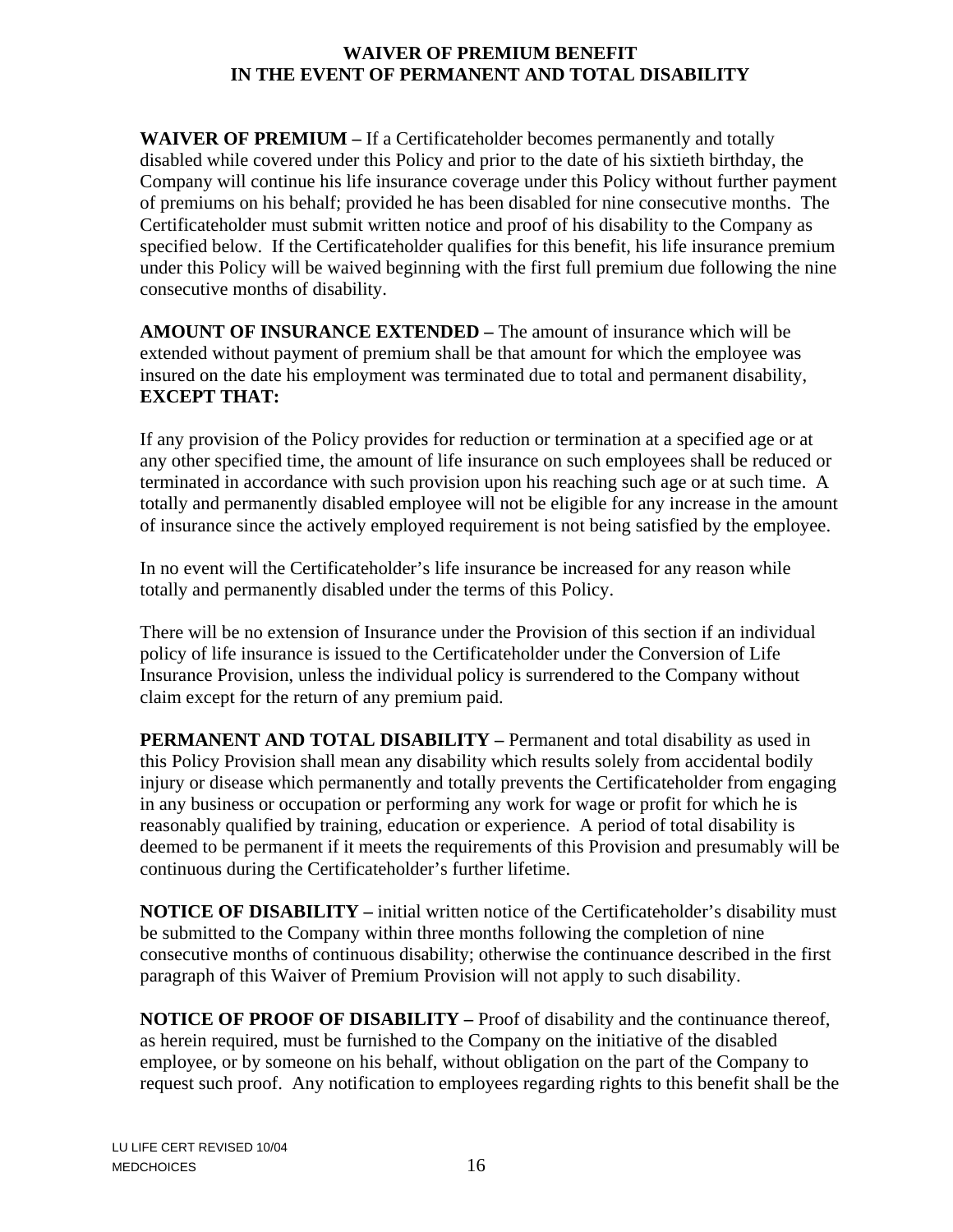responsibility of the Group Employer except that such benefit shall be described in the employee's' Certificate of Insurance issued under this Policy.

Once a Certificateholder has become permanently and totally disabled as defined by this Policy Provision, the Company will extend the insurance of such Certificateholder without requiring payment of premiums on his behalf, during the continuance of such permanent and total disability, for a period of one year beginning at the completion of nine consecutive months following the commencement of such disability, and for further successive periods of one year, each subject to the submission of due proof of continued permanent and total disability. Proof of continuing disability must be submitted within the period of three months immediately preceding the date to which the insurance has been extended. If such notice is not provided within the time prescribed, the Company will not be liable for any payment of death benefit on account of such death.

If an employee dies within one year after the date of termination of his insurance under this Policy, but before written proof of total disability has been received by the Company, the Company will still pay the life insurance benefit, as long as such proof is given not more than 12 months after he became disabled.

**UNTIL YOUR WAIVER OF PREMIUM IS APPROVED –**Life insurance under the group plan may end after you have become totally disabled but before the Insurance Company has approved you as permanently disabled. If this happens, refer to the section "Conversion of Life Insurance".

Converting does not stop you from claiming your rights under the Waiver of Premium section. If you convert and the Company later approves you as permanently disabled, the Company will cancel the converted policy and refund premiums. If you die during the first year of this extension, benefits will be paid to the beneficiary under the Waiver of Premium section, not the converted policy. The beneficiary will be refunded the premiums paid for the converted policy.

**MEDICAL EXAMINATION – The Company, at its own expense, may have the** Certificateholder examined by a physician of its own choice.

**NOTICE OF DEATH –** Written notice of the death of a Certificateholder while covered under this Waiver of Premium Benefit provision must be given to the Insurance Company at its Home Office within twelve months following the date of Certificateholder's death. If such notice is not provided, the Company will not be liable for any payment of death benefit on account of such death.

**LIMITATIONS –** Permanent and total disability is not a risk assumed if it results directly or indirectly from intentionally self-inflicted injury of any kind; war, or any act incident thereto; service in the armed forces of any country, combination of countries or international organization at war, whether declared or undeclared; or participation in a riot or insurrection of any act incident thereto.

**TERMINATION OF THE WAIVER OF PREMIUM BENEFIT –** The life insurance benefit provided under this Policy Provision shall automatically cease on whichever of the following dates occur first: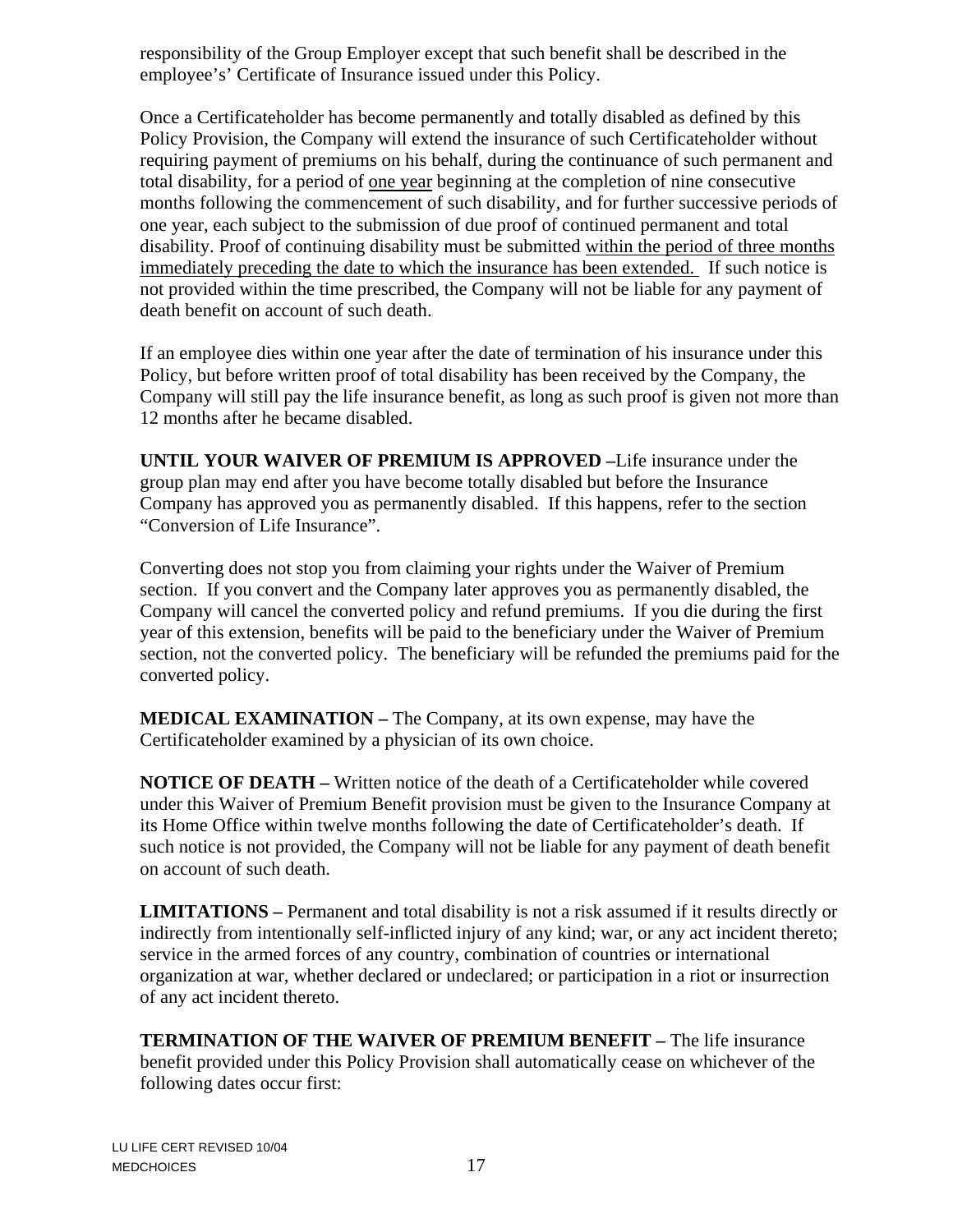- 1. The date the Certficateholder ceases to be permanently and totally disabled, or returns to any Employment in any capacity.
- 2. The date the Certificateholder fails to furnish due proof of continued permanent and total disability as required under the Proof of Disability Provision of this section, irrespective of the continuance of disability.
- 3. The date the Policy is amended to eliminate the Certificateholder's benefit classification as shown on the Coverage Validation page from eligibility for the life insurance benefit.
- 4. The date the Certificateholder becomes entitled to receive income under any employer, or policyholder-sponsored retirement or pension plan.
- 5. The date the Certificateholder refuses to be examined as required, as defined in the applicable section above, or fails to report for a medical examination as requested by the Company.
- 6. The date the Certificateholder attains age 65.
- 7. On termination of this Policy.

When the Certificateholder's life insurance protection terminates in accordance with the preceding provisions of this section, the Certificateholder will be entitled to the rights and benefits under the conversion of Life Insurance Provision during the thirty-one day period following termination, provided this Policy is then in force and conversion is requested by the Certificateholder within such thirty-one day period.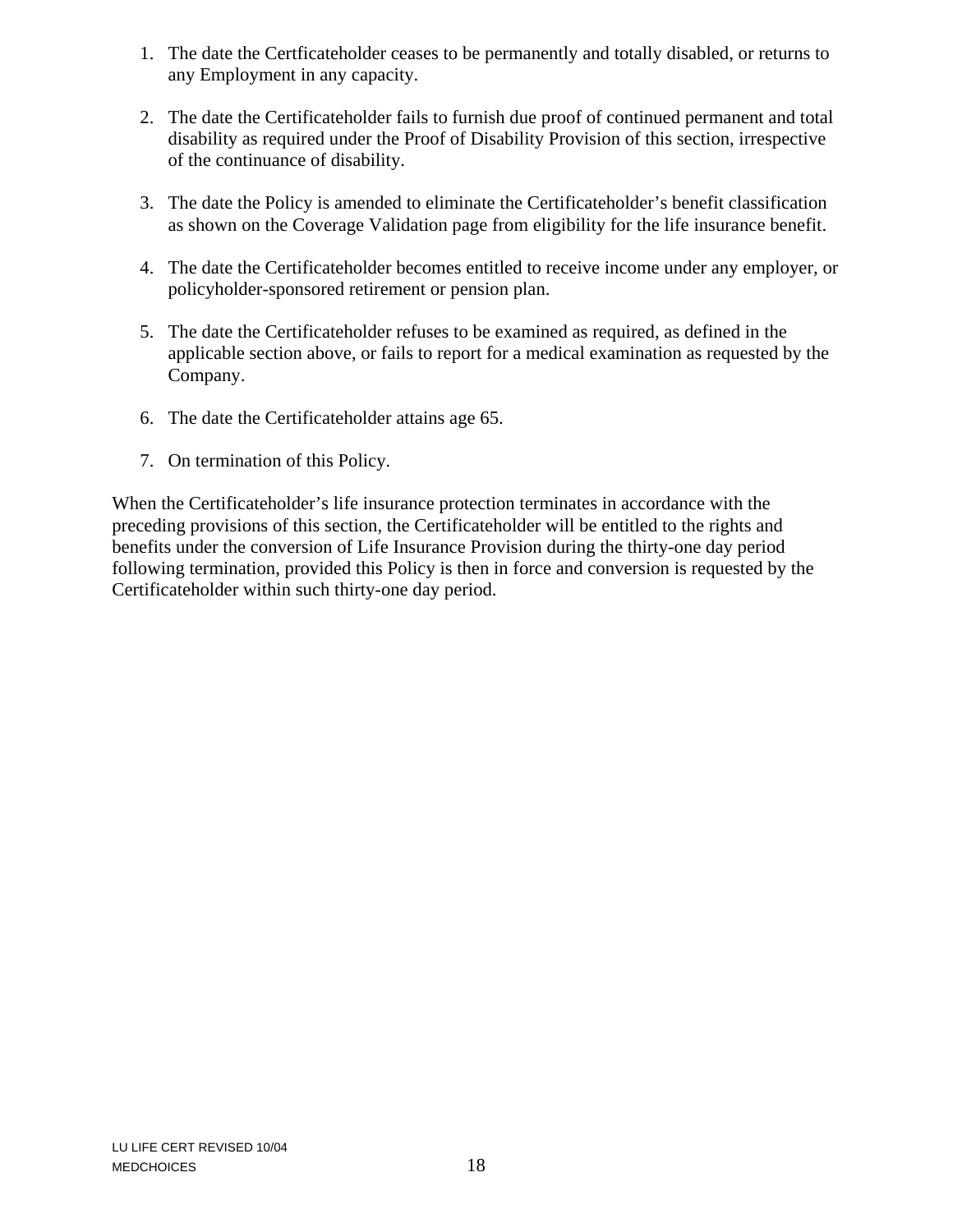### **CONVERSION OF LIFE INSURANCE**

An employee shall be entitled to have issued to him, without Evidence of Insurability, an individual policy of life insurance, except Term Insurance, and without Disability, Accidental Death and Dismemberment or other Supplementary Benefits, provided written application and payment of the first premium for said individual policy is made to the Company within 31 days after:

- a. The date the employee's life insurance under the Group Policy is terminated because of termination of employment, or of membership in a Class eligible for insurance;
- b. The date an employee becomes totally disabled after attaining 60 years of age, at which age the employee is not entitled to the Waiver of Premium Benefit;
- c. The date of cessation of total disability for which an employee has been approved by the Company for the Waiver of Premium benefit, unless the employee again becomes insured under the Group Policy within 31 days after the cessation of total disability; or
- d. The date the Policy terminates or is amended so as to terminate, the insurance of any Classification of employees who have been insured hereunder for at least 5 years immediately prior to the termination or amendment of the Policy.

A Certificateholder shall not have the right to convert any amount of insurance reduced according to the terms of the Group Policy.

**TERMINATION OF EMPLOYMENT –** If the insurance is terminated as outlined in a., b. or c. above, the employee shall have the right to convert the amount of life insurance in force as of the date of such termination, less the amount of any life insurance for which he is, or becomes, eligible under the same or any other group policy within 31 days after such termination.

**TERMINATION OF POLICY** – if the insurance is terminated or amended as outlined in d. above, the employee will have the right to convert the smaller of: (1) the amount of life insurance in force as of the date of such termination or amendment, less the amount of any life insurance for which such person become eligible under the same or any other group policy within 31 days after such termination or amendment of the Group Policy; or 2) two thousand dollars, (\$2,000.00).